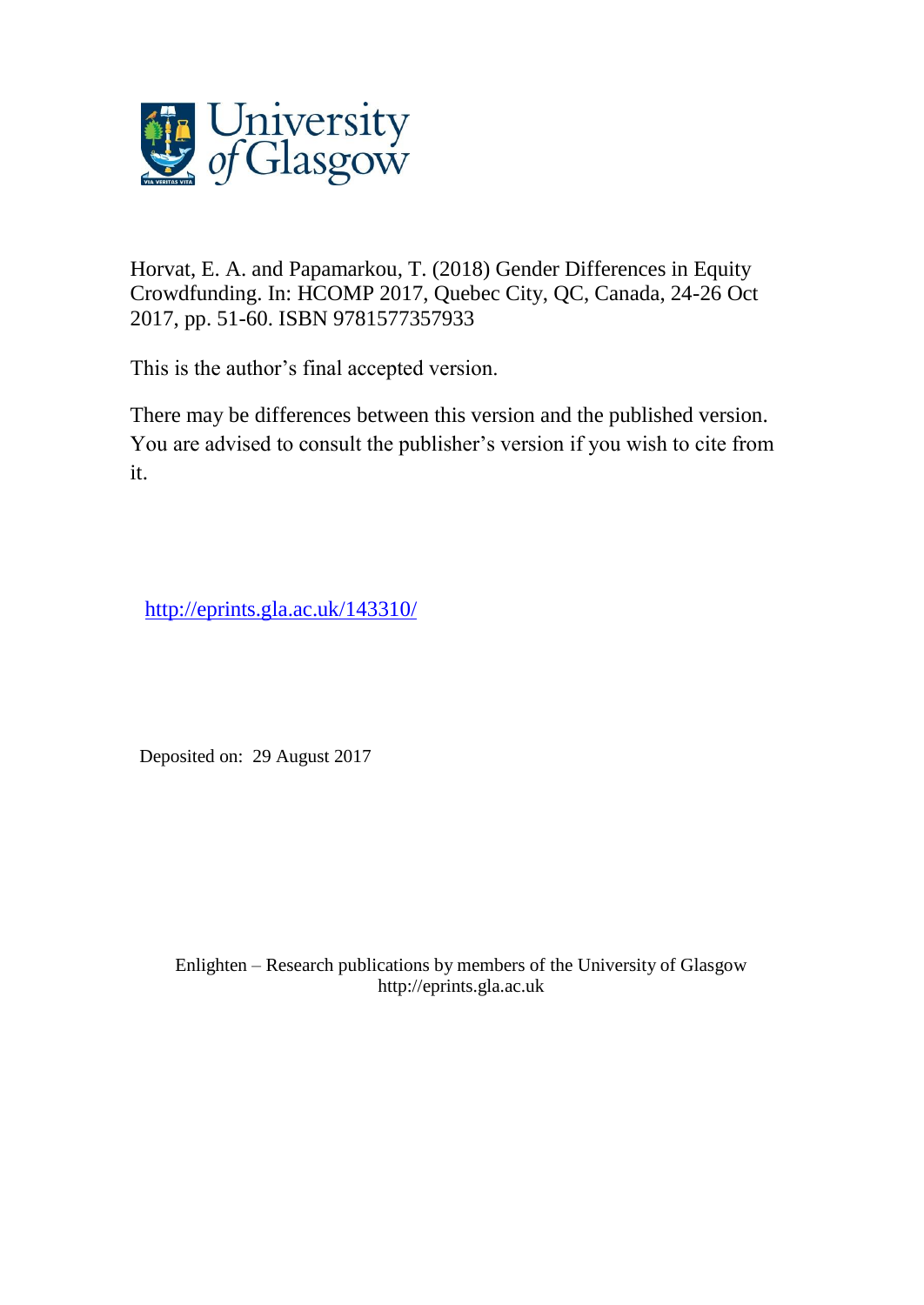# Gender Differences in Equity Crowdfunding

Emőke-Ágnes Horvát

School of Communication Northwestern University a-horvat@northwestern.edu

#### **Abstract**

Online peer-to-peer investment platforms are increasingly popular venues for entrepreneurs and investors to engage in financial transactions without the involvement of banks and loan managers. Despite their purported transparency and lack of bias, it is unclear whether social inequalities present in traditional capital markets transfer to these platforms as well, impeding their hoped revolutionary potential. In this paper we analyze nearly four years' worth of data from one of the leading UK-based equity crowdfunding platforms. Specifically, we investigate gender-related differences in patterns of entrepreneurship, investment, and success. In agreement with offline trends, men have more activity on the platform. Yet, women entrepreneurs benefit of higher success rates in fundraising, a finding that mimics trends seen on some rewardsbased crowdfunding platforms. Surprisingly, we also find that female investors tend to choose campaigns that have lower success rates. Our findings contribute to a better understanding of gender-related discrepancies in success on the online capital market and point to differences in activity that are key factors in the apparent patterns of gender inequality.

# Introduction

Existing finance models in capital markets have been shown to disadvantage female entrepreneurs and investors (Blanchflower, Levine, and Zimmerman 2003; Alesina, Lotti, and Mistrulli 2013; Dorfleitner et al. 2013). In 2007, 86% of angel investors were men and less than 10% of all companies that received venture capital funding were led by women. Research has identified several mechanisms through which this inequality is perpetuated, ranging from statistical and taste-based discrimination (Barasinska and Schaefer 2014) to homophily (Greenberg and Mollick 2016) and womens own beliefs about their aptitudes and value on the labor market (Gorbatai and Nelson 2015).

Crowdfunding is touted to be a transparent and disintermediated internet-based market place that might democratize access to capital for minority groups and eventually neutralize gender bias. In crowdfunding, millions of independent individuals (the crowd) come together to provide funds to people and campaigns that capture their imagination and/or financial interests. This model is a reflection of

Theodore Papamarkou

School of Mathematics and Statistics University of Glasgow theodore.papamarkou@glasgow.ac.uk

a larger wave of 'commons' trends: Phenomena like Citizen Science (Cooper et al. 2010), open source software (Weber 2004), online activism and public governance (McCaughey and Ayers 2003), as well as cooperatively-authored online encyclopedia (Bryant, Forte, and Bruckman 2005) are frequently discussed for their purported superior outcomes and flexibility as compared to tightly controlled single-source systems. These movements are backed up by evidence suggesting that crowds are more agile, use diverse perspectives to act innovatively, and consequently provide broader solutions (van Knippenberg, Dreu, and Homan 2004; Page 2007; Jeppesen and Lakhani 2010; Sauermann and Franzoni 2015).

In this paper we ask whether the *wisdom of crowds* that emerges in crowdfunding can contribute to equalizing the playing field between the genders. So far, it has been shown empirically that women's participation rate in crowdfunding is considerably higher than in traditional entrepreneurship and investing. See, for instance, the study of Marom et al. about the rewards-based crowdfunding platform *Kickstarter* (Marom, Robb, and Sade 2016). Furthermore, women enjoy higher rates of success in funding their campaigns, an outcome that has become apparent on platforms such as the rewards-based crowdfunding site *Indiegogo* (Gorbatai and Nelson 2015), the microfinance site *Kiva*, and the oldest P2P lending platform in the U.S. called *Prosper* (Ravina 2012; Barasinska and Schaefer 2014). While these are promising results for small businesses, as of now it is unclear whether gender-related differences are also dampened in the case of equity investments. These involve typically higher amounts of capital and often the desire of funders to intimately know the entrepreneur and her business (Cumming and Dai 2010). Equity crowdfunding has appeared later than other forms of crowdfunding, but is nevertheless catching up in popularity. As a matter of fact, it is expected that equity crowdfunding platforms will challenge venture capitalists and business angel financiers in the near future (Vulkan, Astebro, and Sierra 2016). Our work contributes to the nascent literature on this promising form of crowdfunding.

We operationalize our analysis using data from the oldest and one of the two leading equity crowdfunding sites in the UK. The data set was kindly shared with us by the company and contains the complete record of their activity from the

Copyright (c) 2017, Association for the Advancement of Artificial Intelligence (www.aaai.org). All rights reserved.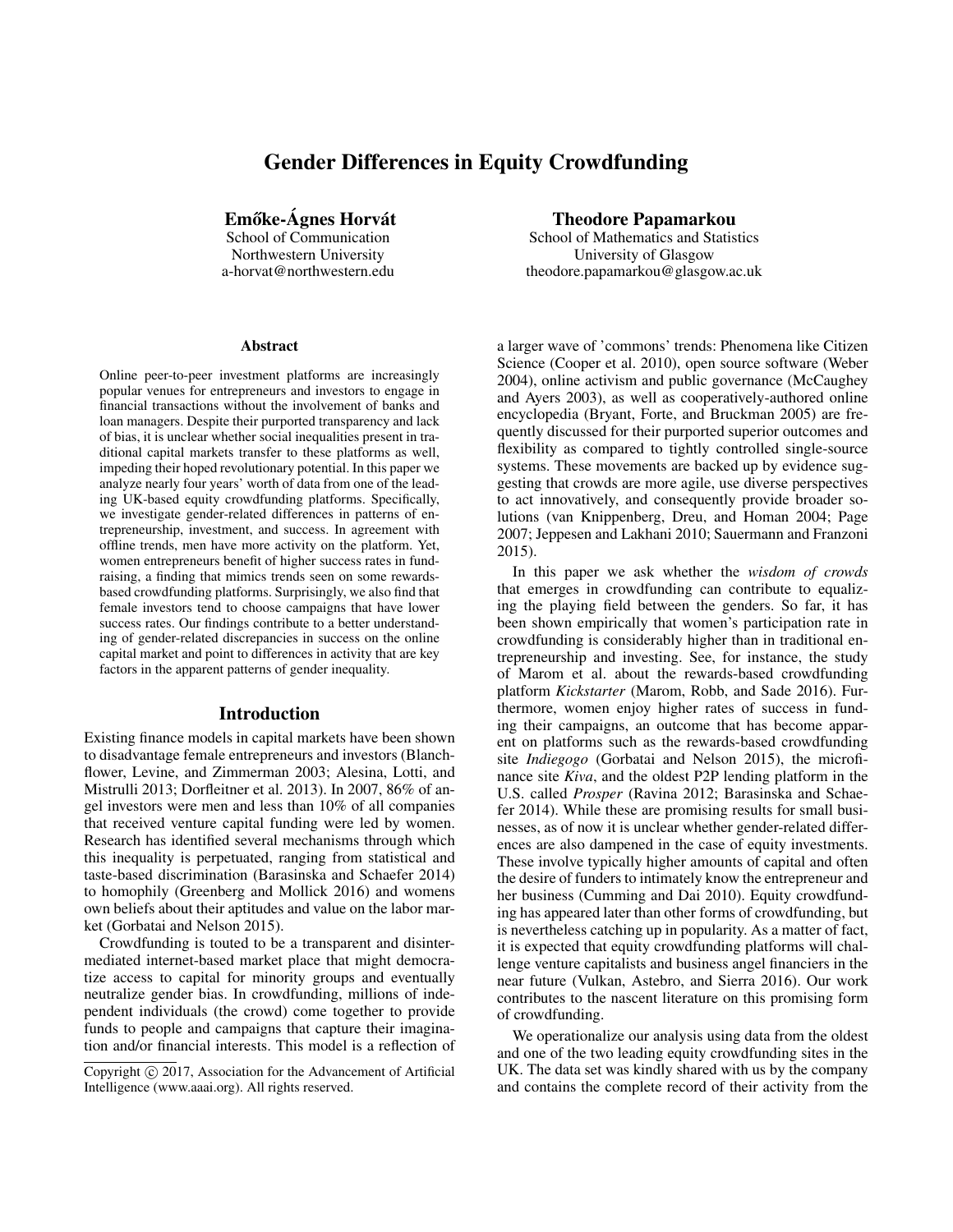inception in 2012 until early 2016. In this time period, the company has promoted requests for more than  $\pounds$ 117.4 million and enabled transactions that total to £57.7 million. At the time of writing, the site continues to expand its client base and features.

The paper is organized as follows: First, we review related literature on crowdfunding in general and equity crowdfunding in specific. We also survey existing research on gender divides in raising capital and investing, both offline and online. Next, we provide details about the used data and methodological approaches. We then summarize our findings that (*i*) position the platform on the landscape of other crowdfunding settings in terms of gender differences, (*ii*) establish the effect of gender on campaign outcome, and (*iii*) study the flow of capital in the context of the emerging entrepreneur–investor network. We conclude the paper with a discussion about the limitations of our data set and results.

#### Related Work

Extensive work on crowdfunding focuses on predicting campaign success. Inferring outcomes is of interest for entrepreneurs, investors, crowdfunding platforms, and policymakers alike. Existing research investigates the predictive power of entrepreneur and campaign characteristics. Predictors range from objective indicators like credit score (Iyer et al. 2009; Ceyhan, Shi, and Leskovec 2011), to rather unexpected variables such as social capital (Freedman and Jin 2008; Greenberg et al. 2013; Mollick 2014), appearance (Duarte, Siegel, and Young 2012; Ravina 2012), and language of campaign descriptions (Althoff, Danescu-Niculescu-Mizil, and Jurafsky 2014; Gorbatai and Nelson 2015). Whereas these pioneering works have shed light on important factors associated with success, there is nevertheless a need for a better understanding of gender-related differences in campaign outcome.

The question is especially relevant since empirical evidence shows that women business owners launch their firms with significantly less capital than men (Coleman and Robb 2009). In general, women prefer internal rather than external sources of equity capital (Chaganti, DeCarolis, and Deeds 1995) to the extent that between 1953 and 1998 less than five percent of total venture capital funding went to firms owned by women (Brush et al. 2008).

Yet, in some online fund-raising settings, women tend to be systematically more successful than men. One possible explanation is the language divide that becomes apparent in project pitches and benefits typically female communication styles (Gorbatai and Nelson 2015). A more structural argument is based on notions of homophily. First, there is evidence of gender-based choice homophily that stems from the similarity between individuals. E.g., according to the findings of Marom et al., more than 40% of *Kickstarter* campaigns that women invest in have female leads. In comparison, only 23% of campaigns that men invest in are led by women (Marom, Robb, and Sade 2016). Second, perceptions of shared structural barriers that stem from a common social identity might lead to activist choice homophily, which can clarify why women are more likely to

succeed at crowdfunding than men despite being less represented (Greenberg and Mollick 2016).

Research about equity crowdfunding is in its infancy, mostly due to the fact that these platforms faced regulatory hurdles before being able to start operation (Ahlers et al. 2015; Vismara 2016; Vulkan, Astebro, and Sierra 2016). Equity crowdfunding differs from microfinance-, rewards- and loan-based crowdfunding in multiple ways, among which most notably (*i*) campaign targets approach the size of first round investments for venture capitals, and (*ii*) funders have a clear goal to obtain significant monetary rewards for their investments (Vulkan, Astebro, and Sierra 2016). This new setting characterizes thus decision-making under extreme risk relative to the more common forms of crowdfunding that have been at the center of prior research. Moreover, the uncertainty associated with equity investing is compounded by limited investor expertise and available resources in evaluating the moral hazard problems inherent in equity investments (Gompers and Lerner 2004; Mohammadi and Shafi 2017).

In the little existing research on equity crowdfunding, to the best of our knowledge, there is only one study that looks at gender differences. In the immediate past, Mohammadi and Shafi focused on investment behavior when analyzing a sample of 40 successful equity campaigns from a Swedish equity crowdfunding platform called *FundedByMe* and found that female investors are more risk averse than their male counterparts and tend to invest in campaigns in which the proportion of male investors is higher (Mohammadi and Shafi 2017). Along these lines, our paper investigates entrepreneurial and investment behavior using a crossdisciplinary approach and makes connections between gender and campaign outcome for the first time in the case of equity crowdfunding.

More broadly, gender inequality is a wide-spread, welldocumented phenomenon in the offline labor market, at home, and in cultural production (Blau and Kahn 2000; Bianchi, Robinson, and Milkie 2006; Mandel 2013; Lutter 2015). Literature on the gender gap in Internet skills and usage patterns is growing (Hargittai 2010), yet we know little about how the digital divide transfers to crowdsourcing platforms and how this might propagate and potentially amplify offline inequalities. Although there is evidence for lower female contribution rates for instance on peer production platforms (Robles et al. 2014; Vasilescu et al. 2015; Hargittai and Shaw 2015) and in online freelance communities (Wachs et al. 2017), quantifying the implications of imbalanced gender composition remains challenging. Equity crowdfunding is a setting that enables direct measurements of performance. Our study uses this feature to contribute to the general open question about the effect of gender imbalance in participation on success rates in crowdsourcing.

# Data and Descriptives

Data The site we study is a UK-based leading equity crowdfunding platform that provides capital to entrepreneurs to launch new businesses. Through the site, investors from the greater European area provide capital in return for an equity in a new product, business or service. Our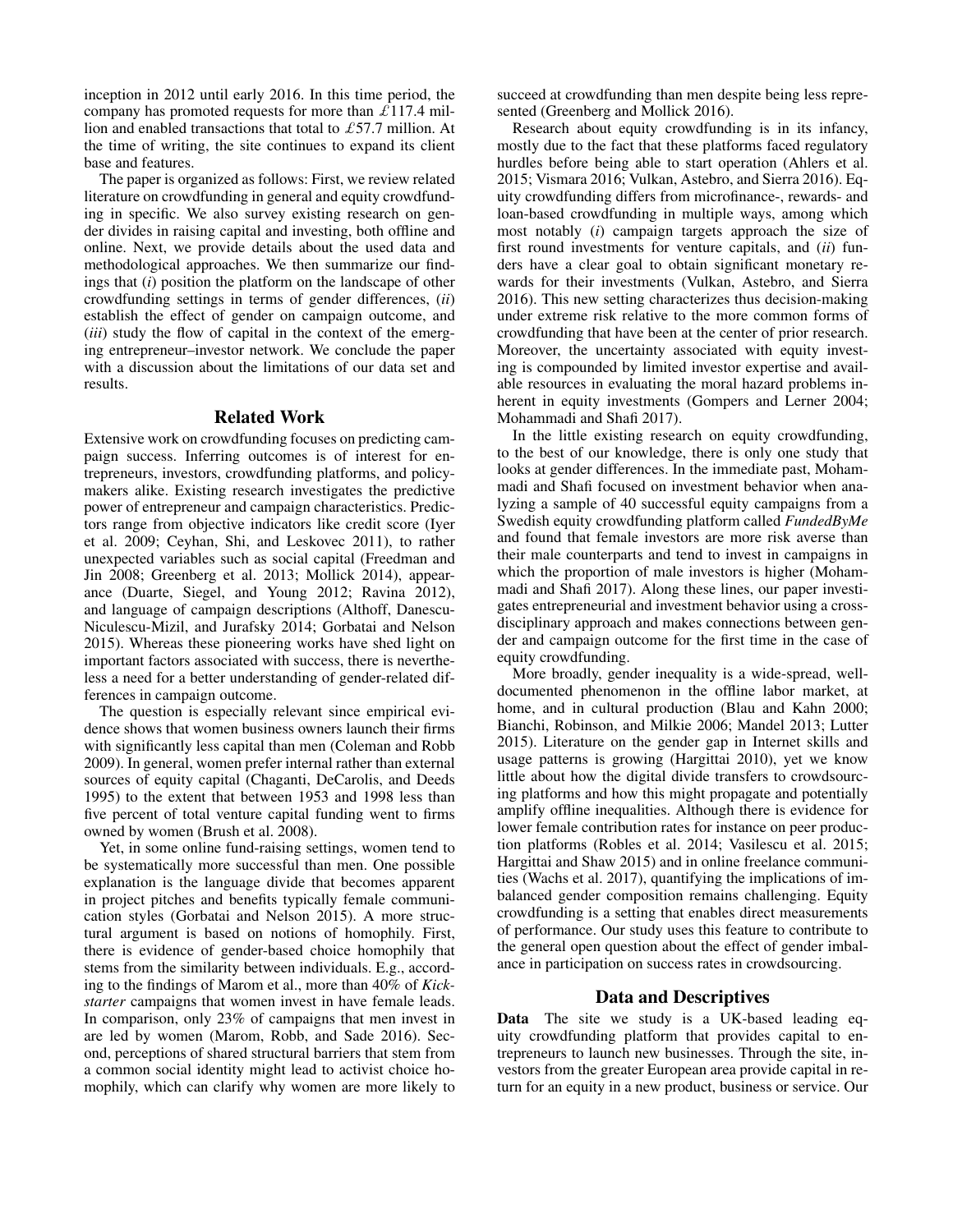preprocessed sample consists of 727 campaigns launched between May 22, 2012 and January 24, 2016. In this sample, 17,861 unique investors contributed to campaigns of 576 unique entrepreneurs. Out of these, 152 individuals had a dual role meaning that they were both entrepreneurs and investors on someone else's campaign. Campaigns raise funds from the investor crowd gathered on the platform to infuse private capital in new ventures. During the time frame under consideration, 33.4% of the campaigns with known outcome managed to raise their targets.

Elicitation of gender Since the platform doesn't record the gender of their users, we extract this information from the investors' and entrepreneurs' first names using the U.S. baby name database (soc ). This is an increasingly popular method (Liu and Ruths 2013; Karimi et al. 2016; Wachs et al. 2017). Every name in the U.S. baby name database is accompanied by the number of its occurrences among male and female babies. We deduce the gender of each investor and entrepreneur in the data set by selecting the gender with the highest absolute frequency in the U.S. baby name database. With this automatic method we are able to classify 92.6% of the users as male or female. Our final dataset contains 12,863 male and 3,945 female users.

Determination of campaign outcome The platform has an all or nothing policy meaning that only campaigns that manage to raise their target receive capital. The funds redeemed on the site can be higher than the target amount. When assessing the success of a campaign, we focus on 'accepted' and 'processed' investments and consider those campaigns to be successful that have met their investment target. Our binary outcome variable is thus defined as

$$
y = \begin{cases} 1, & \text{if } \sum_{i} a_i / A \ge 1 \\ 0, & \text{otherwise} \end{cases}, \tag{1}
$$

where  $a_i$  denotes the  $i<sup>th</sup>$  investment in a campaign with target amount A. The choice of a binary outcome variable is motivated by the shape of the histogram shown in Figure 1. Looking at the percentage of the target amount that was actually raised by individual campaigns, we see that typical campaigns either raise a small fraction of their target amount (hence the first peak in the low-percentage area) or raise their exact target amount or slightly more (hence the second peak at and after 100%). This strong bimodal shape points to the two predominant cases and justifies the simplification we make when using a binary success variable.

Extraction and selection of covariates There are several observed characteristics of entrepreneurial teams, campaigns, and investor groups that we hypothesize to be connected to successful campaign outcome:

• *Gender of entrepreneur* is a binary indicator that refers to the team-leader as the key individual behind the proposed equity crowdfunding campaign. This crucial covariate enables us to connect our findings to mounting



Figure 1: Histogram showing the frequency of campaigns that raise given percentages of their target amounts. The two peaks at 0% and 100% indicate two predominant cases that motivated the binary outcome variable we use throughout the study

evidence about female-led ventures that are disadvantaged in the capital market (Blanchflower, Levine, and Zimmerman 2003; Alesina, Lotti, and Mistrulli 2013; Dorfleitner et al. 2013; Brooks et al. 2014; Kanze et al. 2017).

- *Platform familiarity* pertains to the activity on the site and is quantified by the total number of successful and failed campaigns launched by the lead entrepreneur. Looking at the history of an entrepreneur on the platform provides a good proxy for the familiarity with platform practices. Moreover, literature on start-ups shows that serial entrepreneurs perform better than novices (Zhang 2011).
- *Team size* is the number of entrepreneurs listed on the site to make up the group of executives behind the campaign. Smaller teams might be riskier since they might be more recent and have had less time to accumulate resources and experience. Aside of team size, the platform doesn't collect further information such as gender composition about the group of entrepreneurs.
- *Equity offering (%)* of a campaign is a signal of riskiness in traditional investment settings (Leland and Pyle 1977). It has been shown recently in the setting of equity crowdfunding that high equity is perceived as a negative signal most probably due to the suggested overvalued shares and higher risk (Mohammadi and Shafi 2017).
- *Target amount* is the valuation of the campaign in British pounds  $(f)$  and is expected to be negatively associated with fund-raising success (Uzzi 1999). Given the skewed distribution of the requested amounts, this covariate is logged.
- *Investor gender (%)* denotes the proportion of investors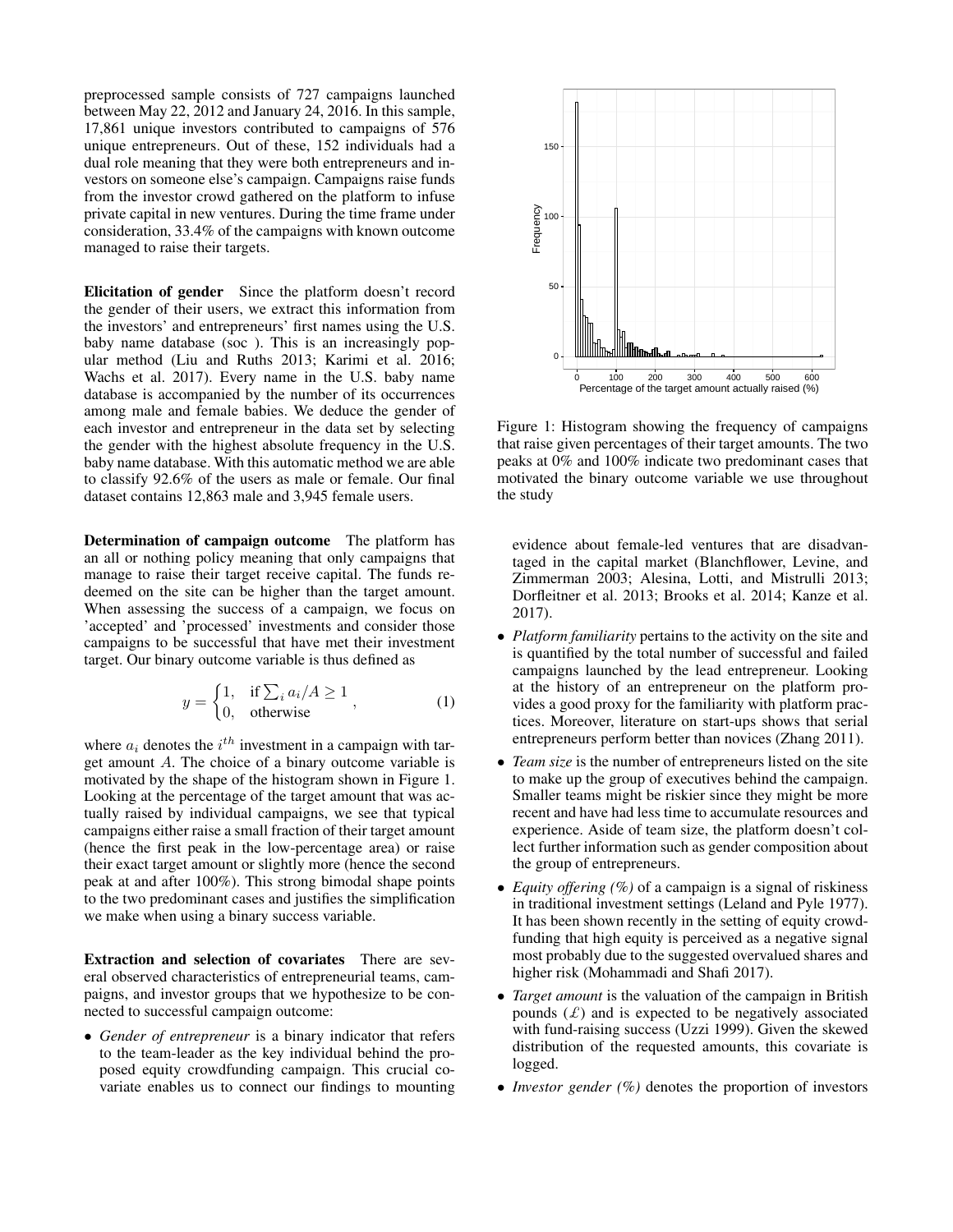who are female to the total count of all investors of a campaign. The share of female investors might relate to the overall attractiveness of a campaign for women due to shared preferences borne out of gender similarity.

- To minimize the barriers to entry, the site does not require that investors acquire external certificates. Instead, it offers the possibility to indicate on a voluntary basis wealthy users (i.e., *high net worth individuals*) and experienced investors (i.e., *sophisticated investors*). A truthful assignment of these labels can be expected to correlate with better investment decisions and potentially a leading role in setting examples for novice or less certain investors. During the time frame of our sample, the site counted 2,288 self-proclaimed high net worth individuals and 1,305 sophisticated investors. Our corresponding covariates compute the percentage of high net worth individuals and sophisticated investors per campaign. Note that this self-reported data might be linked to gender identity and confidence. Indeed, we see that 6.8% women vs. 9% men consider themselves to be sophisticated investors, and 8.3% women vs. 16.6% men are high net worth individuals.
- *UK investors (%)* Since only about 20% of the investments come from outside the UK and some of the qualifying UK-based campaigns have certain tax-benefits, another feature is the percentage of investors contributing to the campaign who are from the UK.

Table 1 provides the mean, standard deviation and correlation between the above covariates. One covariate is binary (entrepreneur gender), two are integer-valued (entrepreneur experience and team size), five represent percentages (equity offering, female-, sophisticated-, high net worth- and UK-based investors), and the target amount is continuous. All covariates are highly dispersed as seen from their means and respective standard deviations. The high variability in the data set is partly explained by the relatively moderate sample size and the associated sparsity of transactions. The correlation matrix among the nine covariates exhibits low pairwise correlations. Thus, there are no obvious associations between potential predictors of campaign success.

Creation of the entrepreneur–investor network User activity on the site can be mapped to a network that traces over time the flow of capital between individuals. The network-based approach enables considering structural dependencies that arise due to the available resources and market competition. Structural dependencies are not incorporated in classical regression models despite the fact that they have the potential to give a more accurate account of how different individual and contextual factors contribute to the probability of an investment. The key factor of interest in this case is gender-homophily, which means that connections are more likely to be formed between users of the same gender.

To study homophily, we model the entrepreneur–investor network with the graph  $G = (V, E, \Omega, T)$  which denotes a directed weighted temporal graph whose nodes  $v, w \in V$ represent users and directed edges  $(v \rightarrow w) \in E$  represent investments of a certain amount  $a \in \Omega$  at a specific time  $t \in T$ . Individuals on the site have attributes that relate to their gender and activity on the platform. They also have multiple roles  $r \in \{I, E, IE\}$ : investor (I), entrepreneur  $(E)$ , or both  $(IE)$ , which is inherently coded in the network structure. Accordingly, nodes with  $r = I$  have only outgoing edges, nodes with  $r = E$  have only incoming edges, while nodes with  $r = IE$  have both outgoing and incoming edges, which is a structural detail that gives rise to different degree distributions (see Figure 2). The graph admits (*i*) self-loops  $e = (v, v)$  that arise whenever an entrepreneur invests in her own campaign, and (*ii*) multi-edges between the same pair of entrepreneur and investor  $e_1 = e_2 = (v, w)$ . Multi-edges differ in time stamp and/or amount of transaction:  $t_1 \neq t_2$ and/or  $a_1 \neq a_2$ .

Summaries of the entrepreneur–investor network The most complete static snapshot of the entrepreneur–investor network aggregates all successful and unsuccessful transactions over the entire time period of our sample. With 18,153 nodes and 59,322 edges, it is very sparse ( $\delta$  < 0.01). The network has a quasi-bipartite structure: The majority of the users are either investors or entrepreneurs, and the transactions occur typically between the two roles. Self-loops are possible, but rather a rarity ( $n = 533$ ). Multiple edges are far more common ( $m = 12,372$ ) and given the low reciprocity of connections ( $\rho < 0.01$ ), they indicate that repeated transactions cannot be explained based on mutual help. An alternative reason might be related to trust that arises from positive experience with an entrepreneur as hypothesized on a lending crowdfunding platform (Horvát, Uparna, and Uzzi 2015).

The right-skewed degree distributions<sup>1</sup> displayed in Figure 2 indicate a strong heterogeneity in terms of entrepreneur and investor involvement. Similarly to various online production systems, the minority of the users are accountable for a large portion of the activity on the platform (Matei and Britt ). This mimics offline inequalities that ultimately give rise to 'elites'.

## Findings

We conduct our study along three lines of investigation. First, we evaluate in the context of the studied platform some of the most striking gender-related differences that existing research has identified to be most prominent both off- and online. Second, we build models that expose the effect of entrepreneur and investor gender on campaign outcome net of various controls. Third, we use a network-based approach to explore the role of gender-homophily, which has been assumed to contribute to the the gender inequalities we highlight in the following.

Gender patterns in entrepreneurship and investment In terms of participation, 14.8% of the investors and 13.7%

<sup>&</sup>lt;sup>1</sup>The degree of a node is the number of connections it has to other nodes. The degree distribution of a network quantifies the probability of these degrees across the entire network (Kolaczyk 2009).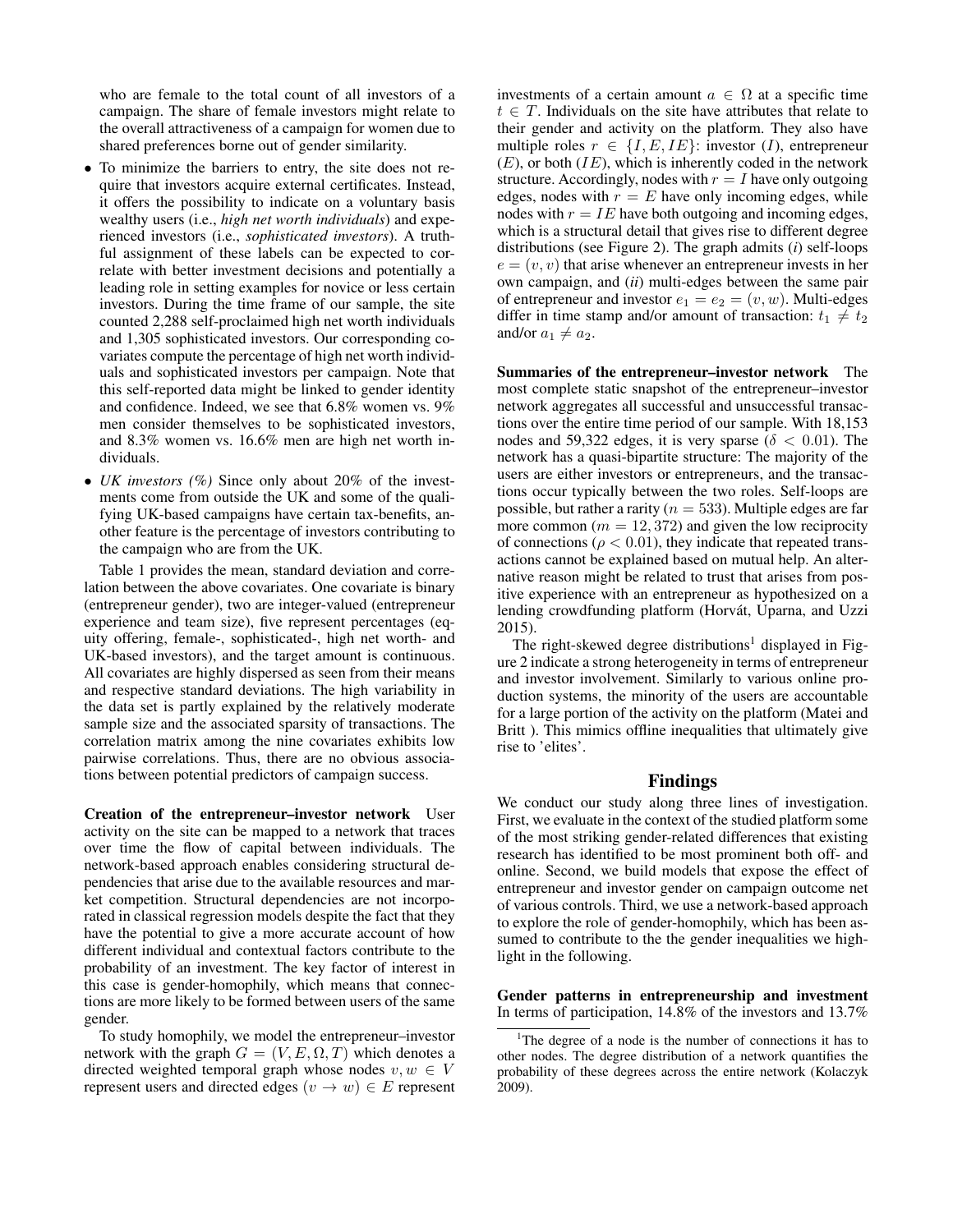|                                       | Mean     | S.D. | $\left(1\right)$ | (2)     | 3)      | $\left( 4\right)$ | (5)                      | (6)     | (7)     | (8)  |
|---------------------------------------|----------|------|------------------|---------|---------|-------------------|--------------------------|---------|---------|------|
| (1) Female entrepreneur               | 1.14     | 0.34 | -                |         |         |                   |                          |         |         |      |
| (2) Entrepreneur experience           | 1.33     | 0.83 | 0.01             |         |         |                   |                          |         |         |      |
| $(3)$ Team size                       | 3.09     | 1.93 | 0.09             | 0.10    |         |                   |                          |         |         |      |
| (4) Equity offering $(\%)$            | 12.32    | 8.59 | 0.01             | $-0.22$ | $-0.19$ |                   |                          |         |         |      |
| $(5)$ Target amount <sup>†</sup>      | $1.62\,$ | 3.19 | $-0.01$          | 0.02    | 0.35    | 0.15              | $\overline{\phantom{0}}$ |         |         |      |
| (6) Female investors $(\%)$           | 0.16     | 0.15 | 0.18             | $-0.12$ | 0.10    | 0.08              | 0.14                     |         |         |      |
| $(7)$ Sophisticated investors $(\%)$  | 0.07     | 0.09 | $-0.04$          | 0.11    | 0.12    | $-0.11$           | 0.06                     | 0.01    |         |      |
| $(8)$ High net worth investors $(\%)$ | 0.16     | 0.15 | $-0.01$          | 0.03    | $-0.04$ | 0.07              | 0.01                     | $-0.19$ | $-0.03$ |      |
| $(9)$ UK investors $(\% )$            | 0.84     | 0.19 | 0.07             | 0.01    | $-0.24$ | 0.20              | $-0.03$                  | $-0.02$ | $-0.13$ | 0.20 |

<sup>†</sup> Multiply by 10<sup>5</sup> to acquire mean and standard deviation of target amount in GBP  $(L)$ .

Table 1: Basic statistics and pairwise correlation between entrepreneur- and investor-related covariates aggregated at the campaign-level ( $N = 680$ ). Covariates of special interest are gender of entrepreneur (1) and percentage of female investors (6)



Figure 2: Degree distributions shown on a log-log scale for entrepreneurs, investors and the entire network ('everyone'). The entrepreneur–investor network tracks the flow of capital and is quasi-bipartite, meaning that most of the edges connect entrepreneurs to investors. There are, however, users who at some point during the considered time frame have assumed both roles

of the entrepreneurs are female. These numbers position the equity crowdfunding platform between traditional capital markets and rewards-based crowdfunding and attest to the still far lower inclusion of women than expected based on their base rates in the population.

Given the significant discrepancies in the asking- and giving amounts between the genders in other financial settings as documented in the literature, our first exploratory questions are: *Do women entrepreneurs ask for less money? Furthermore, do they end up obtaining less capital?* Figure 3 shows the distribution of target and raised amounts for men and women entrepreneurs. Although there is slightly more heterogeneity in the asking amounts and received funds of men, there is no statistically significant difference between

men and women as indicated by a two-sided Kolmogorov-Smirnoff test  $(p > 0.1)$ . As mentioned before, entrepreneurs on the site represent a team of individuals. Team size, however, is also not significantly different on this sample size for male- and female-led entrepreneurs (two-sided Kolmogorov-Smirnoff test:  $p > .1$ ).



Figure 3: Comparison between target- and raised amount shown for male and female entrepreneurs, respectively. The plotted data contains information on both successful and unsuccessful projects. Accordingly, there is no statistically significant difference between the amounts asked/received by men and women

At a first glance female entrepreneurs and investors have different success rates than their male colleagues. On the entrepreneurial side, 38.7% of the female-led and 33.4% of the male-led campaigns reach their target. On the investment side, 66.4% of women's investments and 73% of men's investments are going to funded campaigns indicating that men are more successful investors.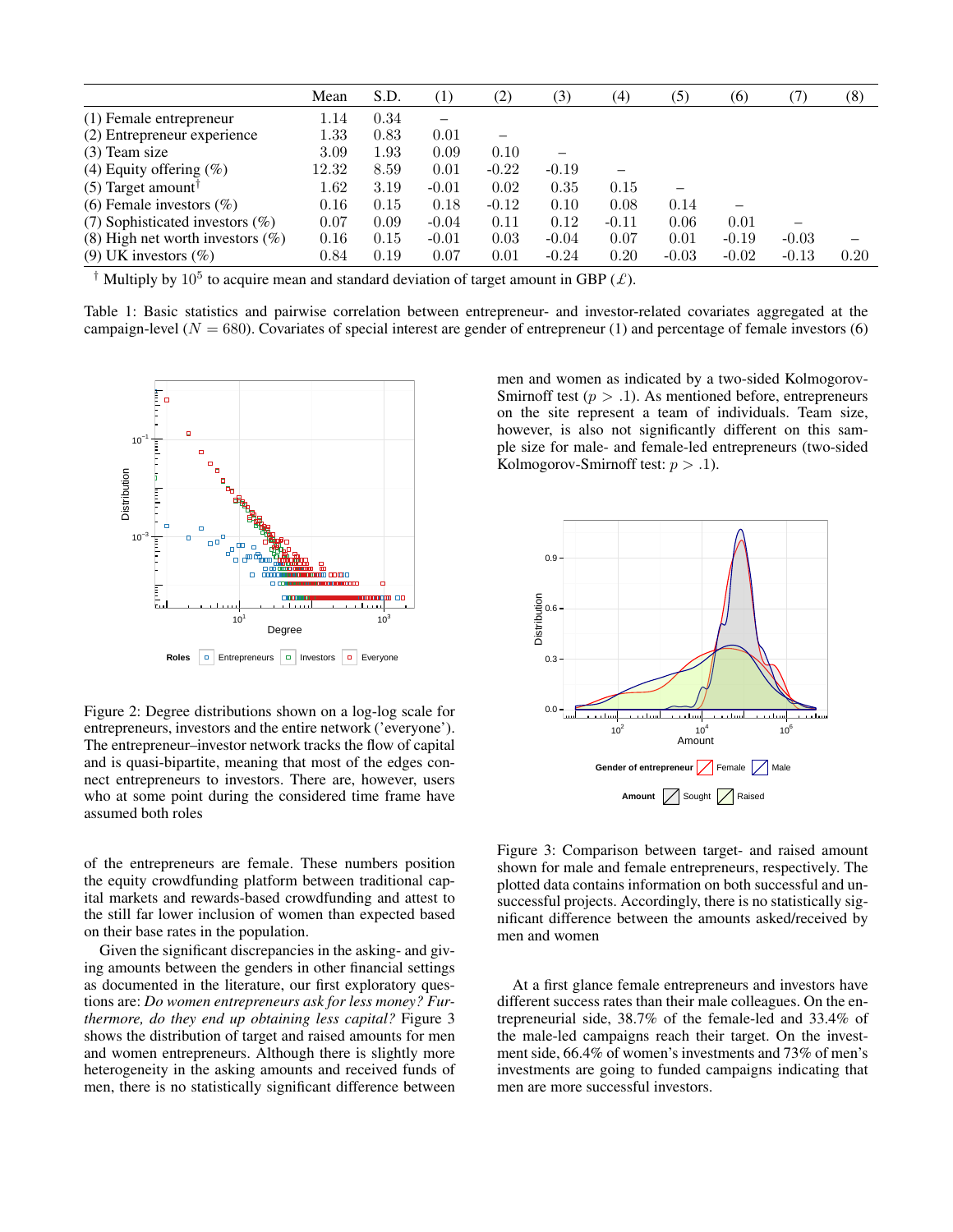Campaign success and gender Initially, we fit a binomial logistic regression model to the data using the campaign outcome defined in Equation (1) and the nine available covariates, namely entrepreneur gender and experience, team size, equity offering, target amount, percentage of female, sophisticated, and high net investors, and percentage of investors from the UK.

As seen from Table 2, five covariates are statistically significant at 0.05 significance level. The sign of the corresponding regression coefficient estimates dictate the directionality of significant covariate effects on the campaign outcome. More specifically, on the one hand skilled leading entrepreneurs, bigger entrepreneur teams, and a higher percentage of sophisticated investors are all beneficial to a campaign's outcome. On the other hand, lower equity offerings indicate less risk and male investors tend to choose projects that will get funded. Although the percentage of successful female entrepreneurs is higher than that of men, the saturated logistic regression model does not show that the entrepreneur's gender is a significant predictor of a campaign's outcome.

In a second model, we keep only the five significant predictors of campaign success to build a more parsimonious logistic regression model. Table 2 displays the p-values, regression coefficients, and associated 95% confidence intervals for this simpler model. Statistical significance is preserved for all five covariates and covariate effects, as depicted by coefficient estimates, appear amplified. Partly due to the simplicity of the fitted logit model and because of the varying number of missing data among subsets of covariates, we didn't pursue more systematic model selection. Our main interest has been placed on data mining to extrapolate preliminary signals of differentiated activity between male and female investors and entrepreneurs in the data set. We searched for possible interactions between the five significant covariates. For instance, we checked whether bigger teams led by more experienced entrepreneurs have a combined positive effect on campaign success, and it turned out that this is not the case.

The performance of the logistic regression models is rather low (McFadden's pseudo  $R^2$  is .125 for the saturated model and .121 for the parsimonious model). This emphasizes the relative lack of prescriptiveness of this first investigation into an unexplored topic and calls for further studies that incorporate more detailed data for validation.

The fact that the percentage of female investors is a significant negative predictor of campaign success does not imply causality. In fact, there are at least two possible confounders. First, it might be that the underlying project category or venture sector is the true causal predictor. For example, technology-oriented campaigns might be by default more prone to success and at the same time more popular in male investor circles. To perform a first test along this lead, we look at the classification of campaigns into categories. The platform provides a predefined set of categories that are used by entrepreneurs to label their campaigns to indicate market sector. This information is available for a subset of the campaigns. Using this data, we rank categories based on the difference in interest that they generate for male and female investors. As shown in Figure 4, for instance 1.72% of both male and female investors are drawn to the 'Education' category. There are a few other categories that are preferred by a comparable percentage of the two investor groups. However, campaigns in 'Food & Drink', 'Health' and 'Consumer Products' are attractive to a higher percentage of the female than male investors. On the contrary, 'Finance', 'E-Commerce & Markets' and 'IT & Telecom' draw interest from a higher percentage of men.



Figure 4: Categories of successful campaigns with frequencies showing how often male and female investors choose a campaign with the specific category label. Note that a single campaign can be assigned to multiple categories

Second, homophily between investors and entrepreneurs or gender-specific herding (Mohammadi and Shafi 2017) among investors might also explain away the higher success of campaigns supported mainly by male investors. Since the total number of male investors is higher on the site, the possibility of higher homophily impact among men cannot be precluded in advance. Our final piece of analysis takes a first look at this issue.

Gender-homophily between investors and entrepreneurs Within a network analytic framework, we evaluate genderhomophily given the structure of the entrepreneur–investor graph. Specifically, we ask *How likely is it that investments are made between users of the same gender given the number of female and male users as well as the number of investments users receive or place?* To compute this probability,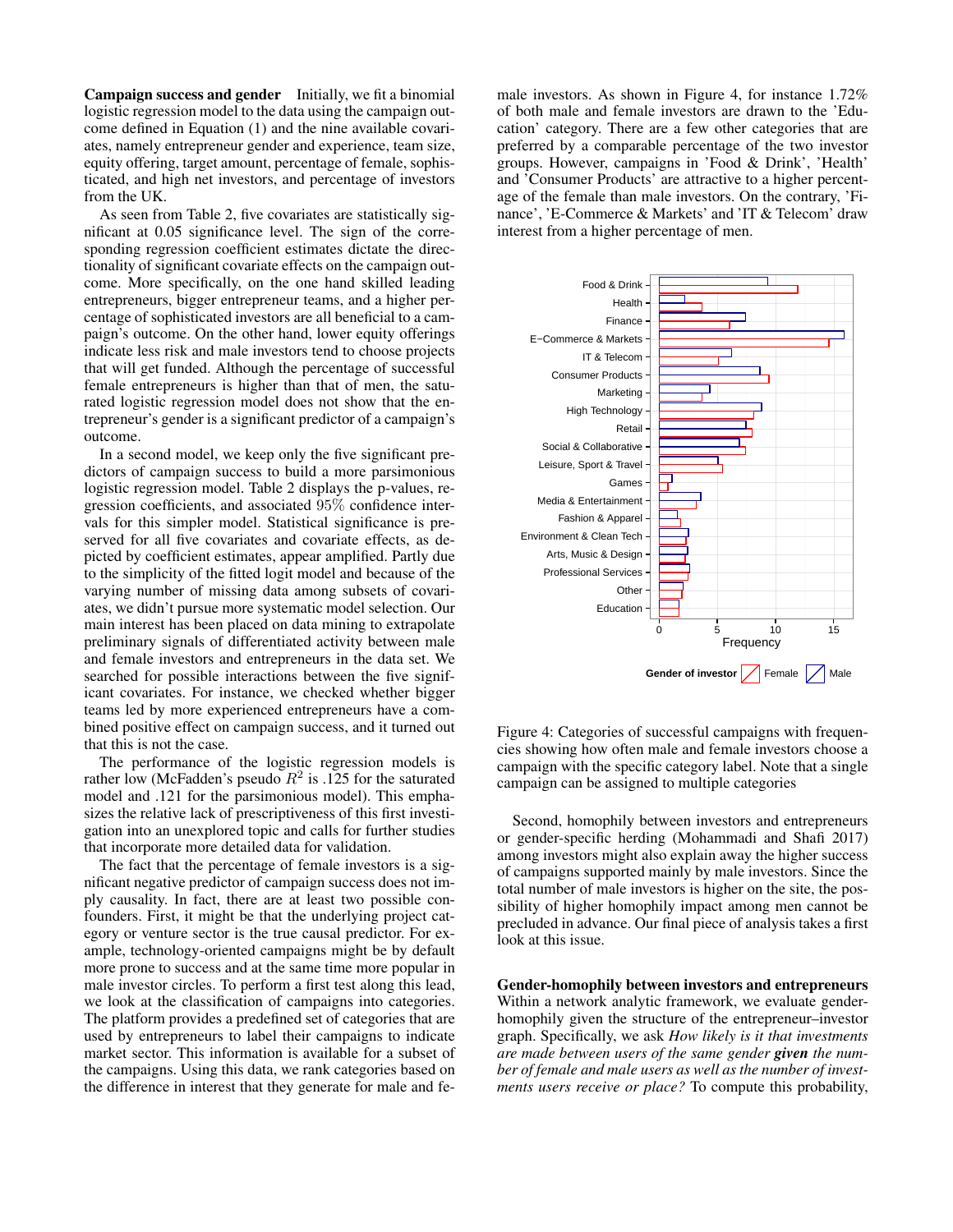|                                 | Models         |                      |            |                    |                      |            |  |  |  |
|---------------------------------|----------------|----------------------|------------|--------------------|----------------------|------------|--|--|--|
|                                 |                | Saturated model      |            | Parsimonious model |                      |            |  |  |  |
|                                 | $\hat{\theta}$ | C.I.                 | p          | $\ddot{\theta}$    | C.I.                 | p          |  |  |  |
| Entrepreneur-side covariates    |                |                      |            |                    |                      |            |  |  |  |
| Female entrepreneur             | 0.416          | 0.926<br>$-0.099$    | $1.10e-01$ |                    |                      |            |  |  |  |
| Entrepreneur experience         | 0.455          | 0.712<br>0.219       | 2.91e-04   | 0.510              | 0.769<br>0.271       | 5.96e-05   |  |  |  |
| Team size                       | 0.198          | 0.303<br>0.095       | 1.98e-04   | 0.158              | 0.245<br>0.071       | 3.60e-04   |  |  |  |
| Campaign-level covariates       |                |                      |            |                    |                      |            |  |  |  |
| Equity offering $(\%)$          | $-0.051$       | $-0.023$<br>$-0.080$ | 4.19e-04   | $-0.057$           | $-0.031$<br>$-0.084$ | 2.35e-05   |  |  |  |
| Target amount <sup>†</sup>      | $-0.184$       | 0.010<br>$-0.382$    | $6.55e-02$ |                    |                      |            |  |  |  |
| Investor-side covariates        |                |                      |            |                    |                      |            |  |  |  |
| Female investors $(\%)$         | $-3.251$       | $-1.730$<br>-4.942   | 7.16e-05   | $-3.056$           | $-1.609$<br>$-4.656$ | 8.29e-05   |  |  |  |
| Sophisticated investors $(\%)$  | 2.319          | 4.325<br>0.451       | 1.78e-02   | 2.540              | 4.542<br>0.687       | $9.53e-03$ |  |  |  |
| High net worth investors $(\%)$ | 0.133          | 1.320<br>$-1.104$    | 8.28e-01   |                    |                      |            |  |  |  |
| UK investors $(\% )$            | 0.279          | 1.369<br>$-0.765$    | $6.07e-01$ |                    |                      |            |  |  |  |

† This covariate is logged

Table 2: Results of logistic regression models that predict campaign success based on covariates listed in Table 1. Here we summarize estimated regression coefficients, confidence intervals, and p-values for the two models. Bold typesetting indicates statistical significance at the  $p < .05$  level



Figure 5: Expected number of investments conditional on investor and entrepreneur gender given key features of the network structure (i.e., number of male and female investors and entrepreneurs as well as prevalence of high and low activity entrepreneurs and investors). Comparing the expectation with patterns in the observed network helps us to understand whether the social process of homophily underlies investment behavior

we generate a set of possible graphs that *could* represent the transactions occurred on the platform. The created graphs maintain the key structural features of the entrepreneur– investor network, but are oblivious to the gender of the users.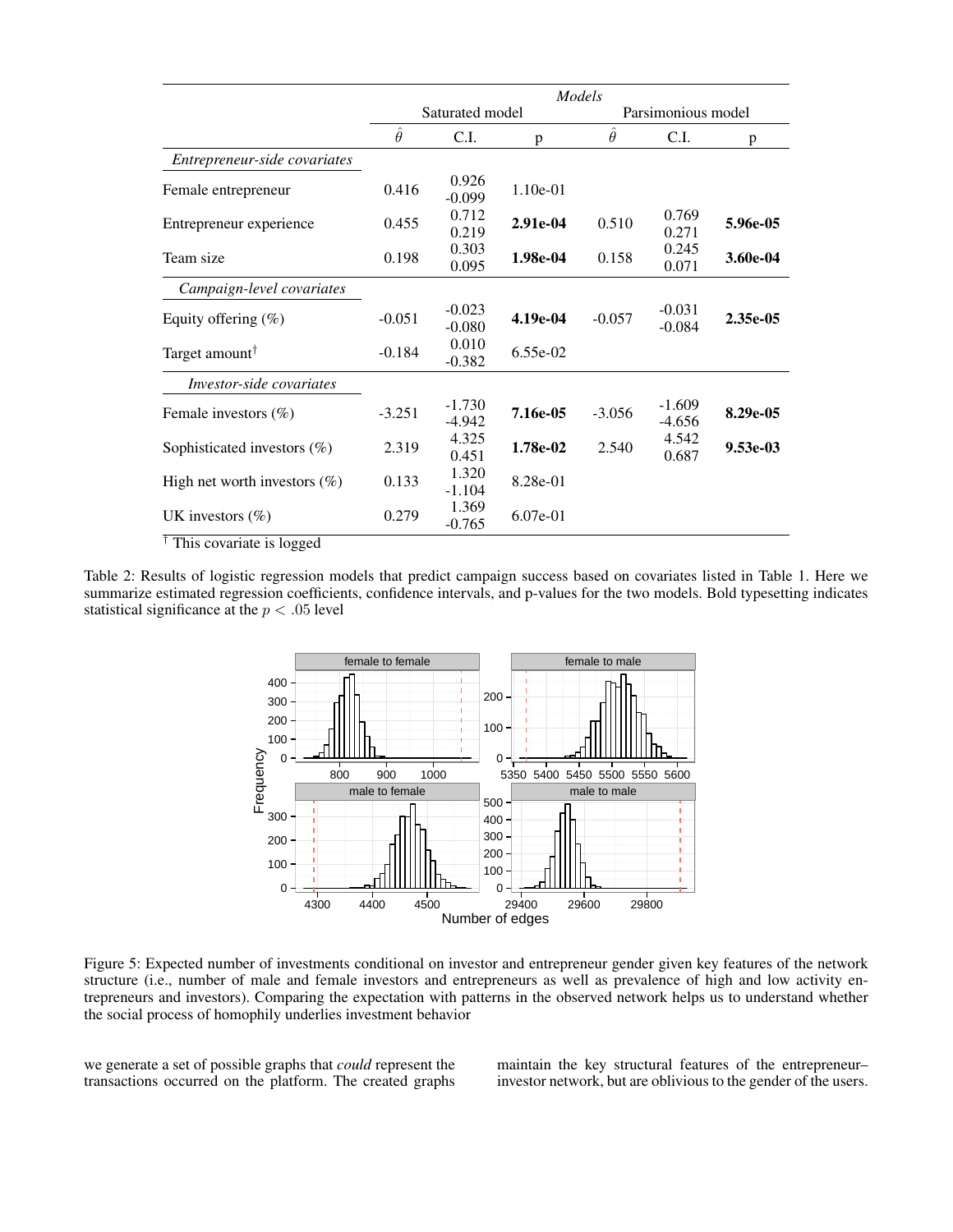By comparing gender-related patterns in the observed network data with expectations that arise from the randomized graphs, we can assess statistically whether homophily is more predominant than expected by chance under certain structural constraints. We use an edge swap procedure to generate random graphs with fixed degree sequence (Gotelli and Graves 1996; Shen-Orr et al. 2002; Gionis et al. 2007; Newman 2010) as implemented in the igraph R package (Csárdi and Nepusz 2006).

Figure 5 shows the number of edges between users of specific genders from 2,500 random graphs obtained with edge swapping. The numbers of edges in the observed data set are not expected based on the distributions generated from the random sample. Regarding the tendency for forming samegender entrepreneur–investor ties, homophily is much more likely than expected based on the network structure both for women and men. In both cases the unexpectedness is highly significant (p≤.0004). Conversely, investors and entrepreneurs of opposite gender are significantly less likely to connect (p≤.0004). Note that using a less realistic random graph model that preserves only the number of entrepreneurs and investors as well as the density of the network, homophily does not appear to be significant. This indicates that the gender-specific degree distributions are important on both the entrepreneur and investor side.

# Conclusions and Discussion

This paper investigates gender-related patterns of entrepreneurship and investment on a leading UK-based equity crowdfunding platform. We present evidence of gender differences in participation. Our results suggest that campaigns led by female entrepreneurs are slightly more successful than male-led campaigns. Furthermore, despite the strong gender-homophily on the platform, campaigns with a higher participation rate from female investors tend to fail at raising the target amount. Although our study is unique in its proposition and data usage, the results of our regression models require careful interpretation and further validation.

Previous research has shown that women are more risk averse than men, especially in financial matters (Sundén and Surette 1998; Eckel and Grossman 2002; Holt and Laury 2002; Croson and Gneezy 2009). Equity crowdfunding entails a considerably higher risk than traditional financial settings, and thus not only is risk aversion likely to deter women from investing in high-risk, high-return ventures, but it might also reduce their willingness to engage in crowdfunding altogether. Our models indicate that more skilled entrepreneurs and larger teams have significantly higher chances of fundraising success and so are campaigns with lower equity offering. More transparency about these findings related to characteristics of fund-seekers and campaigns can help investors to overcome some of the barriers they face throughout the decision-making process. For instance, a website design or an investor support tool which highlights entrepreneur experience, team size, age of the fund-seeking firm, and previous fund-raising success could assist cautious female investors with more accurate risk-assessment. Moreover, tools that focus on team qualifications and venture merits instead of entrepreneur gender *per se* would also benefit

female entrepreneurs in a crowdsourcing context where it is unclear how salient gender is and how much it matters in obtaining funds.

Our study has several limitations that open up avenues for future research. Most importantly, it is based on a single equity crowdfunding platform. While the results are statistically significant in case of the studied equity crowdfunding platform, generalization is difficult in the lack of further supporting evidence from other settings. Next, our work is limited due to the nature of aggregated observed variables and unobservable preferences. For example, we do not have detailed information about the entrepreneur teams in terms of gender and skill composition. Additionally, we know very little about the campaigns themselves. In consequence, we cannot exclude the possibility that female investors are interested in funding businesses that serve the social good. To clarify these issues, our study would benefit from a combination of the currently deployed data mining approaches with field experiments that could shed light on the signal-to-noise ratio of the observed covariates and might provide essential information that is not being logged by the platform so far. Since these details are not visible to the investor crowd either, we expect most of our results to hold up in case such scrutiny becomes possible. Finally, it is unclear how the algorithmic choices made by the platform in displaying content on their platform impact the visibility, popularity and ultimate success of campaigns. Appropriate experimental tests and/or activity logs on their platform would help to disentangle the effects of platform design.

Despite these limitations, our findings reveal interesting insights related to gender differences, which help tackling the puzzling task of inferring campaign success on crowdfunding platforms. Such indicators of campaign success provide benefits to entrepreneurs, who can retract their application and avoid the negative impact of a failed project, as well as investors, who can use this as a predictive tool for reinvesting. Our results thus inform and broaden the building field of crowd-aware system design in equity crowdfunding and beyond.

# Acknowledgments

The authors are grateful to the company for sharing their unique data set. The Data Science team has provided indispensable information at various stages of this work. We also appreciate the useful input we received from the anonymous reviewers and from Ancsa Hannák.

### References

Ahlers, G. K.; Cumming, D.; Günther, C.; and Schweizer, D. 2015. Signaling in equity crowdfunding. *Entrepreneurship Theory and Practice* 39(4):955–980.

Alesina, A. F.; Lotti, F.; and Mistrulli, P. E. 2013. Do women pay more for credit? Evidence from Italy. *Journal of the European Economic Association* 11:45–66.

Althoff, T.; Danescu-Niculescu-Mizil, C.; and Jurafsky, D. 2014. How to ask for a favor: A case study on the success of altruistic requests. ICWSM 2014.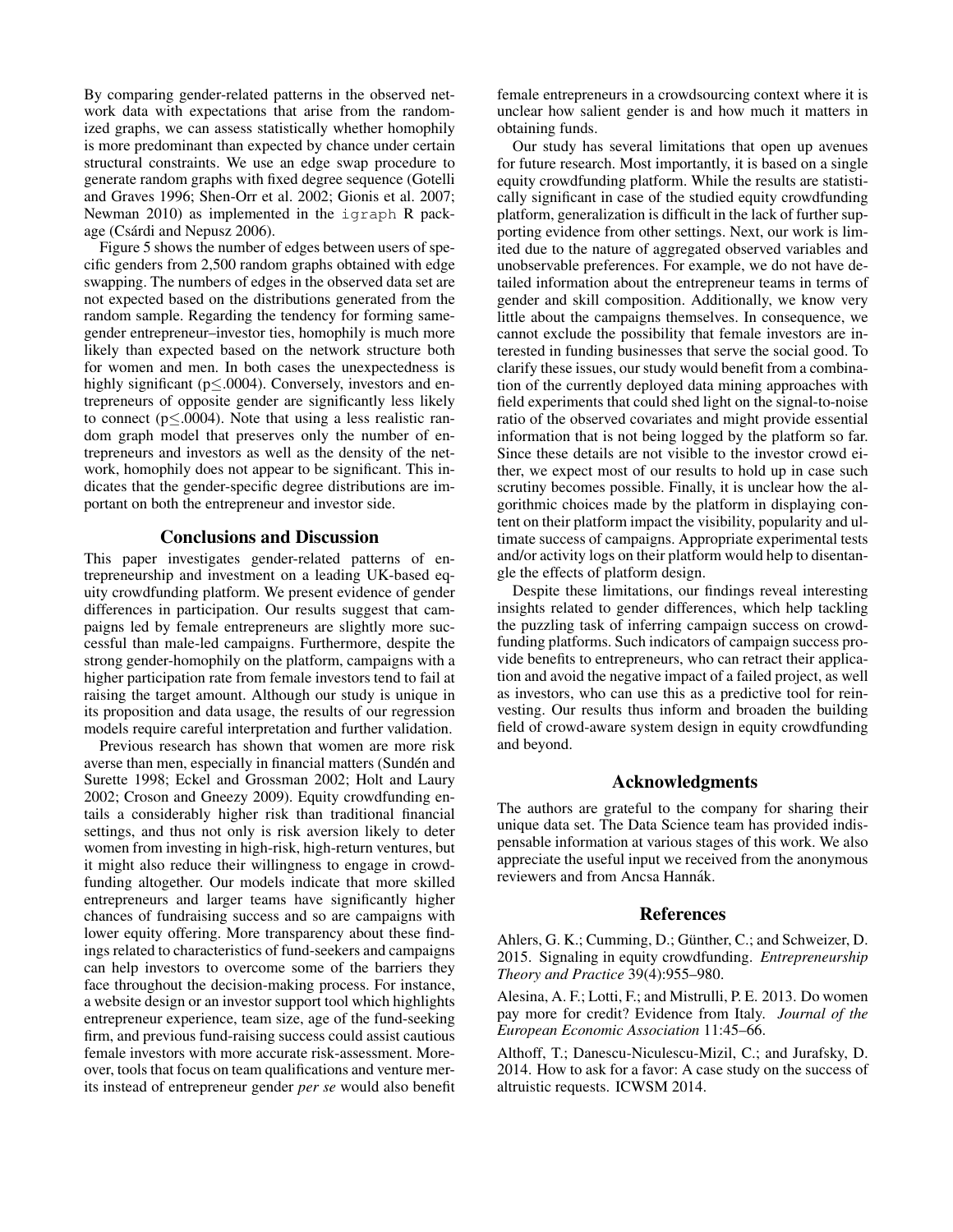Barasinska, N., and Schaefer, D. 2014. Is crowdfunding different? Evidence on the relation between gender and funding success from a German peer-to-peer lending platform. *German Economic Review* 15(4):436–452.

Bianchi, S. M.; Robinson, J. P.; and Milkie, M. A. 2006. *The Changing Rhythms of American Family Life*. Russell Sage Foundation.

Blanchflower, D.; Levine, P.; and Zimmerman, D. 2003. Discrimination in the small-business credit market. *The Review of Economics and Statistics* 85(4):930–943.

Blau, F., and Kahn, L. 2000. Gender differences in pay. NBER Working Papers 7732, National Bureau of Economic Research, Inc.

Brooks, A. W.; Huang, L.; Kearney, S. W.; and Murray, F. E. 2014. Investors prefer entrepreneurial ventures pitched by attractive men. *Proceedings of the National Academy of Sciences* 111(12):4427–4431.

Brush, C.; Carter, N. M.; Gatewood, E. J.; Greene, P. G.; and Hart, M. 2008. The Diana project: Women business owners and equity capital: The myths dispelled. Babson College Center for Entrepreneurship research paper no. 2009-11.

Bryant, S. L.; Forte, A.; and Bruckman, A. 2005. Becoming wikipedian: Transformation of participation in a collaborative online encyclopedia. In *Proceedings of the 2005 International ACM SIGGROUP Conference on Supporting Group Work*, GROUP '05, 1–10. New York, NY, USA: ACM.

Ceyhan, S.; Shi, X.; and Leskovec, J. 2011. Dynamics of bidding in a P2P lending service: Effects of herding and predicting loan success. In *Proceedings of the 20th International Conference on World Wide Web*, WWW '11, 547–556. New York, NY, USA: ACM.

Chaganti, R.; DeCarolis, D.; and Deeds, D. 1995. Predictors of capital structure in small ventures. *Entrepreneurship: Theory and Practice* 20(2):7–18.

Coleman, S., and Robb, A. 2009. A comparison of new firm financing by gender: Evidence from the Kauffman Firm Survey data. *Small Business Economics* 33(4):397.

Cooper, S.; Khatib, F.; Treuille, A.; Barbero, J.; Lee, J.; Beenen, M.; Leaver-Fay, A.; Baker, D.; Popovic, Z.; and Players, F. 2010. Predicting protein structures with a multiplayer online game. *Nature* 466(7307):756–760.

Croson, R., and Gneezy, U. 2009. Gender differences in preferences. *Journal of Economic Literature* 47(2):448–74.

Csárdi, G., and Nepusz, T. 2006. The igraph software package for complex network research. *InterJournal* Complex Systems:1695.

Cumming, D., and Dai, N. 2010. Local bias in venture capital investments. *Journal of Empirical Finance* 17(3):362– 380.

Dorfleitner, G.; Leidl, M.; Priberny, C.; and von Mosch, J. 2013. What determines microcredit interest rates? *Applied Financial Economics* 23(20):1579–1597.

Duarte, J.; Siegel, S.; and Young, L. 2012. Trust and credit: The role of appearance in peer-to-peer lending. *Review of Financial Studies* 25(8):2455–2484.

Eckel, C. C., and Grossman, P. J. 2002. Sex differences and statistical stereotyping in attitudes toward financial risk. *Evolution and Human Behavior* 23(4):281–295.

Freedman, S., and Jin, G. Z. 2008. Do social networks solve information problems for peer-to-peer lending? Evidence from prosper.com. NET Institute working paper no. 08-43.

Gionis, A.; Mannila, H.; Mielikäinen, T.; and Tsaparas, P. 2007. Assessing data mining results via swap randomization. *ACM Trans. Knowl. Discov. Data* 1(3).

Gompers, P., and Lerner, J. 2004. *The venture capital cycle*. MIT Press.

Gorbatai, A., and Nelson, L. 2015. Gender and the language of crowdfunding. Available at SSRN: https://ssrn.com/abstract=2549354.

Gotelli, N. J., and Graves, G. R. 1996. *Null models in ecology*. Smithsonian Institution Press.

Greenberg, J., and Mollick, E. 2016. Activist choice homophily and the crowdfunding of female founders. *Administrative Science Quarterly*.

Greenberg, M. D.; Pardo, B.; Hariharan, K.; and Gerber, E. 2013. Crowdfunding support tools: Predicting success & failure. In *CHI '13 Extended Abstracts on Human Factors in Computing Systems*, CHI EA '13, 1815–1820. New York, NY, USA: ACM.

Hargittai, E., and Shaw, A. 2015. Mind the skills gap: the role of internet know-how and gender in differentiated contributions to Wikipedia. *Information Communication and Society* 18(4):424–442.

Hargittai, E. 2010. Digital na(t)ives? Variation in Internet skills and uses among members of the "net generation". *Sociological Inquiry* 92–113.

Holt, C. A., and Laury, S. K. 2002. Risk aversion and incentive effects. *American Economic Review* 92(5):1644–1655.

Horvát, E.-A.; Uparna, J.; and Uzzi, B. 2015. Network vs market relations: The effect of friends in crowdfunding. In *Proceedings of the 2015 IEEE/ACM International Conference on Advances in Social Networks Analysis and Mining 2015*, ASONAM '15, 226–233. New York, NY, USA: ACM.

Iyer, R.; Khwaja, A. I.; Luttmer, E. F. P.; and Shue, K. 2009. Screening in new credit markets: Can individual lenders infer borrower creditworthiness in peer-to-peer lending? Afa 2011 denver meetings paper.

Jeppesen, L. B., and Lakhani, K. R. 2010. Marginality and problem-solving effectiveness in broadcast search. *Organization Science* 21(5):1016–1033.

Kanze, D.; Huang, L.; Conley, M. A.; and Higgins, E. T. 2017. We ask men to win and women not to lose: Closing the gender gap in startup funding. *Academy of Management Journal*.

Karimi, F.; Wagner, C.; Lemmerich, F.; Jadidi, M.; and Strohmaier, M. 2016. Inferring gender from names on the web: A comparative evaluation of gender detection methods. In *Proceedings of the 25th International Conference Companion on World Wide Web*, WWW '16 Companion, 53–54.